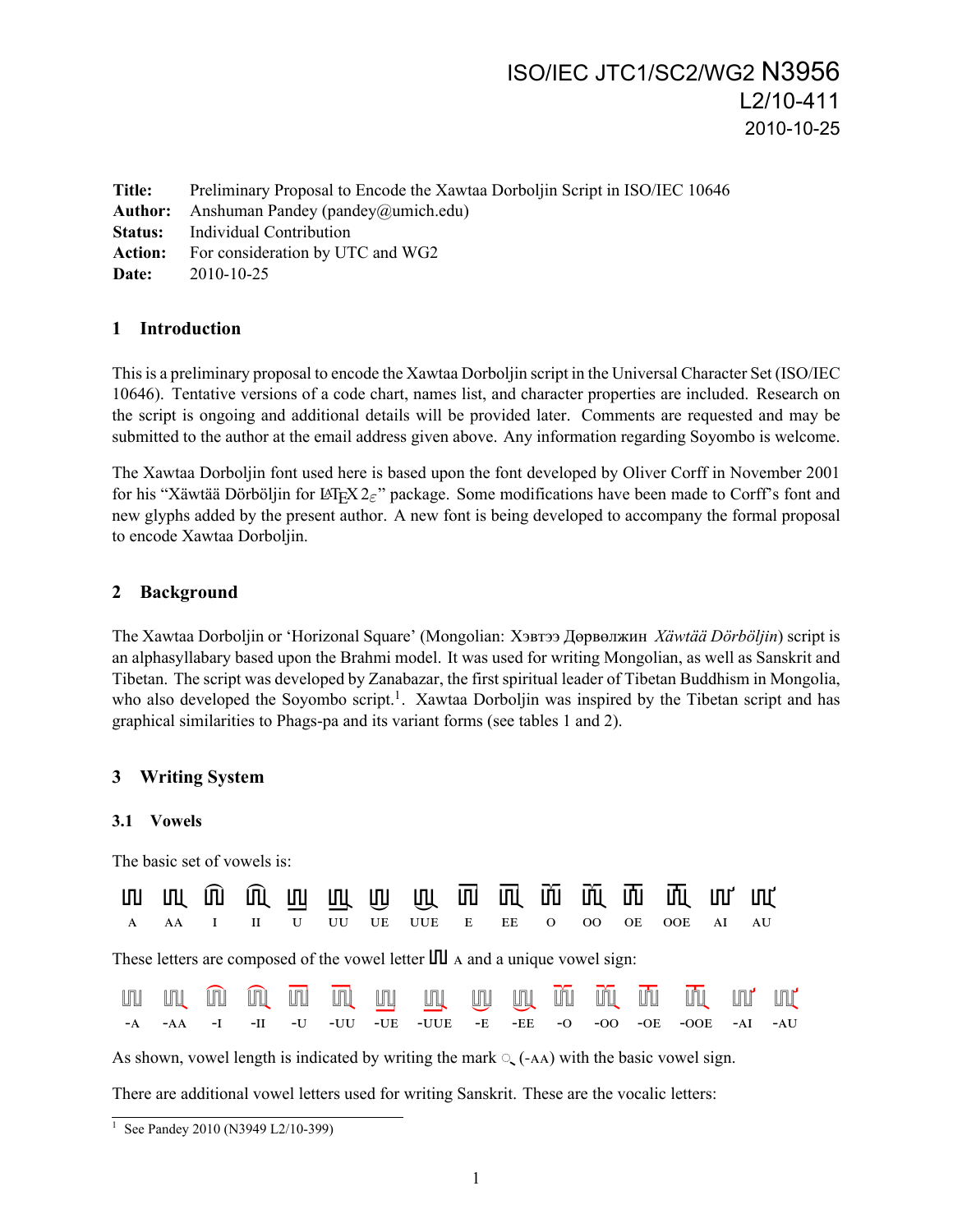| 움 | Ħ. | N | ΠÙ |
|---|----|---|----|
| R | RR | L | LL |

These letters are not unique; they are composed using  $\overline{H}$  RA +  $\widehat{\circ}$  vowel sign and  $\Pi$  LA +  $\widehat{\circ}$  vowel sign  $\mathbf{r}$ , respectively. The  $\mathbf{r}$  is added to distinguish length.

There are variant forms of some vowel letters:

| Regular | ШI  | ШJ  |
|---------|-----|-----|
| Variant | ÌПI | ÌШ  |
|         | OЕ  | OOE |

There is an additional vowel letter used for writing Tibetan:

Ŀ.

 $-A$ 

## **3.2 Consonant Letters**

Basic consonant letters:

|                                |  |  |  | KA KHA NGA CA CHA NYA TA THA NA PA |  |
|--------------------------------|--|--|--|------------------------------------|--|
| U U W F N HO N G EN            |  |  |  |                                    |  |
| PHA MA YA RA LA SHA SA HA KSSA |  |  |  |                                    |  |

Although it is a conjunct, the letter  $\overline{c}$  KSSA appears in Xawtaa Dorboljin charts at the end of the basic consonants.

Additional consonant letters presumably used for writing Sanskrit, Tibetan, Chinese, or other languages:

|  |  |  |                                                                                                                                                                                                                                                                                                                                                                             | m an É É no Fraza z z a                |  |
|--|--|--|-----------------------------------------------------------------------------------------------------------------------------------------------------------------------------------------------------------------------------------------------------------------------------------------------------------------------------------------------------------------------------|----------------------------------------|--|
|  |  |  |                                                                                                                                                                                                                                                                                                                                                                             | GA GHA JA JHA VA TTA TTHA DDA DDHA NNA |  |
|  |  |  | $5$ $\overline{E}$ $\overline{D}$ $\overline{D}$ $\overline{E}$ $\overline{D}$ $\overline{D}$ $\overline{E}$ $\overline{E}$ $\overline{E}$ $\overline{E}$ $\overline{E}$ $\overline{E}$ $\overline{E}$ $\overline{E}$ $\overline{E}$ $\overline{E}$ $\overline{E}$ $\overline{E}$ $\overline{E}$ $\overline{E}$ $\overline{E}$ $\overline{E}$ $\overline{E}$ $\overline{E}$ |                                        |  |
|  |  |  | DA DHA BA BHA ZHA ZA TSA TSHA DZA                                                                                                                                                                                                                                                                                                                                           |                                        |  |

The letter  $\Box$  BA is shown in charts as also representing vA, which has the distinct glyph  $\Box$ .

There appear to be variant forms for some consonant letters:

| Regular | ᆰ          |            | I9  |
|---------|------------|------------|-----|
| Variant | ा क        | ਸ਼ ਗ       |     |
|         | <b>GHA</b> | <b>DHA</b> | VA. |

## **3.3 Consonant Conjuncts**

Consonant conjuncts are represented using atomic ligatures and stacking. Certain ligatures are given as part of the regular character inventory in charts of Xawtaa Dorboljin: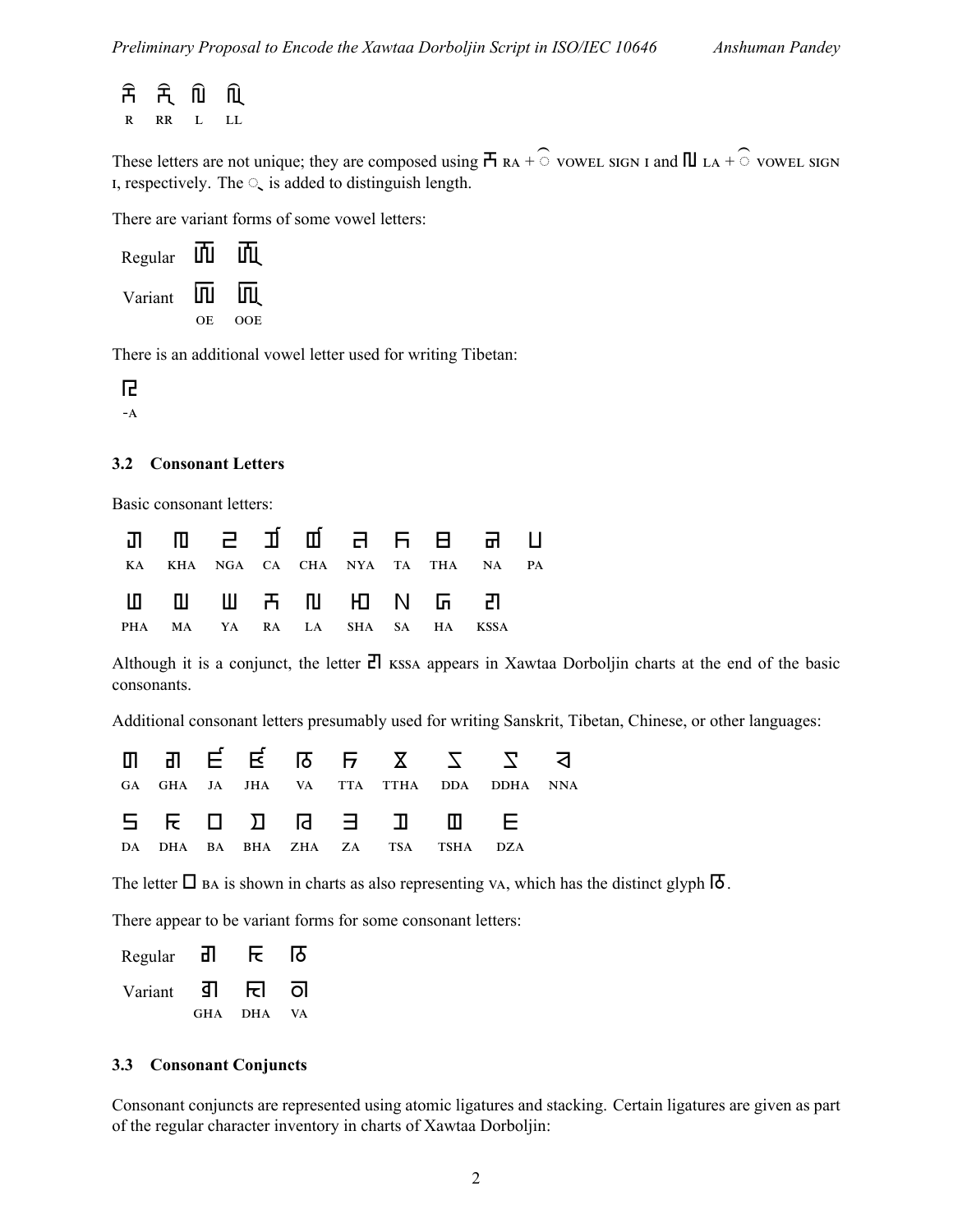

Other conjuncts are representing by stacking the consonant letters, in a manner similar to Tibetan:

$$
\mathbf{E}
$$

#### $NYA + DZA$

#### **3.4 Final Consonants**

Coda consonants are represented using  $\circ$  NULL VOWEL. The following consonants may appear as codas:

fi lù Ś Ⴞ ₦ ħ lh Ⴞ lù Hò lù *-g -k -ng -d -n -b -m -r -l -sh -s*

## **3.5 Various Signs**

- $\bullet$  ANUSVARA:  $\boxed{\parallel}$
- $\bullet$  NASAL MARK:  $\Box$

## **3.6 Punctuation**

 $\cdot$  DANDA:

#### **3.7 Symbols**

 $\cdot$  symbol:  $\overline{\mathbb{D}}$ 

## **4 Encoding Model**

It may be suitable to implement Xawtaa Dorboljin using the model for Tibetan or Phags-pa.

## **5 Character Names**

Character names are based upon those given in charts. Some characters are shown with two names or phonetic values. Some character names may require revisions.

## **6 Character Properties**

```
11B80;XAWTAA DORBOLJIN LETTER A;Lo;0;L;;;;;;N;;;;;
11B81;XAWTAA DORBOLJIN LETTER AA;Lo;0;L;;;;;N;;;;;
11B82;XAWTAA DORBOLJIN LETTER I;Lo;0;L;;;;;N;;;;;
11B83;XAWTAA DORBOLJIN LETTER II;Lo;0;L;;;;;N;;;;;
11B84;XAWTAA DORBOLJIN LETTER E;Lo;0;L;;;;;N;;;;;
```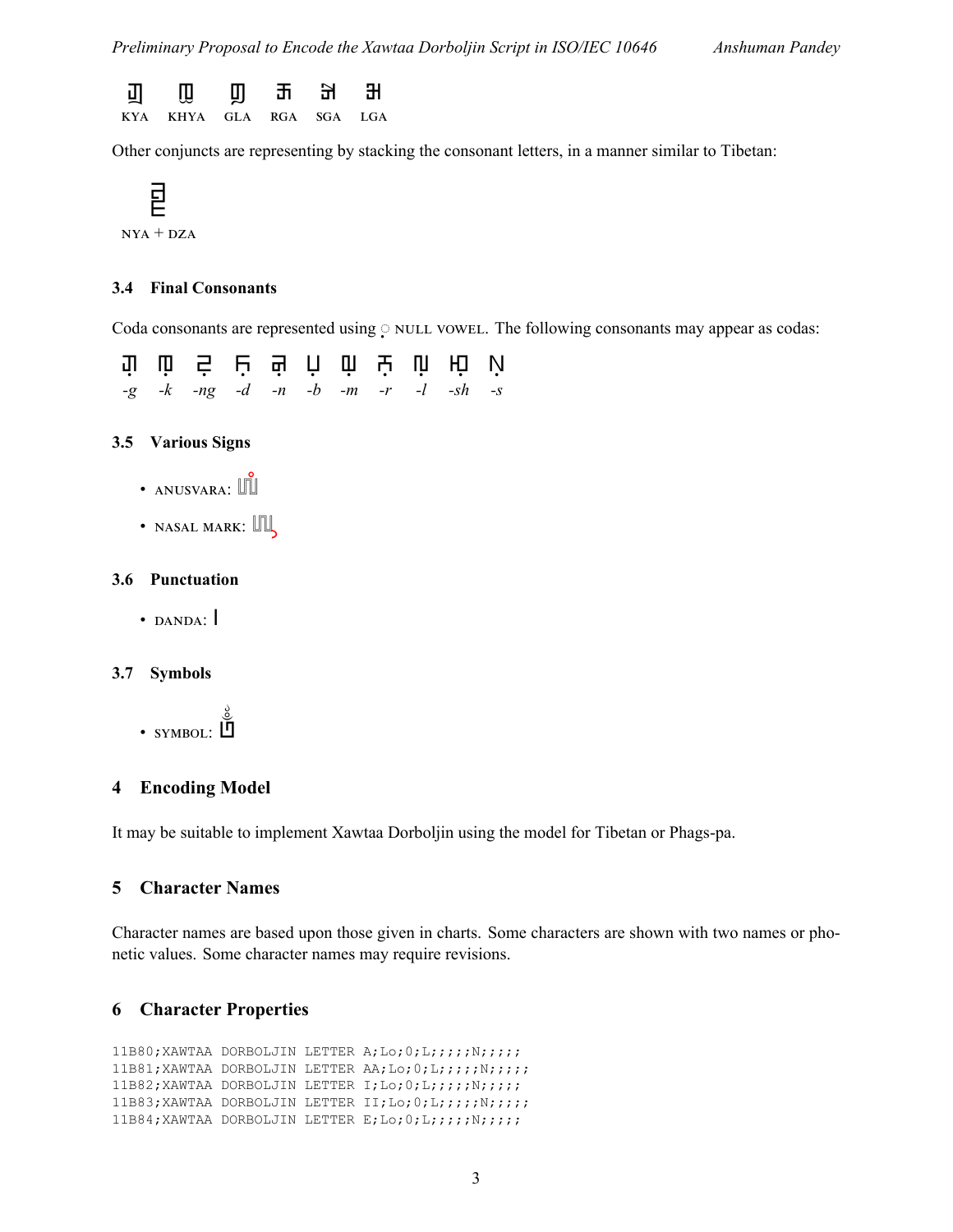11B85; XAWTAA DORBOLJIN LETTER EE; Lo; 0; L;;;;; N;;;;;; 11B86;XAWTAA DORBOLJIN LETTER U;Lo;0;L;;;;;N;;;;; 11B87;XAWTAA DORBOLJIN LETTER UU;Lo;0;L;;;;;;;;;;;;;;;;; 11B88;XAWTAA DORBOLJIN LETTER UE;Lo;0;L;;;;;;;;;;;; 11B89;XAWTAA DORBOLJIN LETTER UUE;Lo;0;L;;;;;;N;;;;; 11B8A;XAWTAA DORBOLJIN LETTER O;Lo;0;L;;;;;N;;;;; 11B8B;XAWTAA DORBOLJIN LETTER OO;Lo;0;L;;;;;;N;;;;; 11B8C;XAWTAA DORBOLJIN LETTER OE;Lo;0;L;;;;;N;;;;; 11B8D;XAWTAA DORBOLJIN LETTER OOE;Lo;0;L;;;;;N;;;;; 11B8E;XAWTAA DORBOLJIN LETTER AI;Lo;0;L;;;;;N;;;;; 11B8F;XAWTAA DORBOLJIN LETTER AU;Lo;0;L;;;;;;N;;;;; 11B90;XAWTAA DORBOLJIN LETTER KA;Lo;0;L;;;;;;;;;;;; 11B91;XAWTAA DORBOLJIN LETTER KHA;Lo;0;L;;;;;N;;;;; 11B92;XAWTAA DORBOLJIN LETTER NGA;Lo;0;L;;;;;N;;;;; 11B93;XAWTAA DORBOLJIN LETTER CA;Lo;0;L;;;;;N;;;;; 11B94;XAWTAA DORBOLJIN LETTER CHA;Lo;0;L;;;;;;N;;;;; 11B95;XAWTAA DORBOLJIN LETTER NYA;Lo;0;L;;;;;N;;;;; 11B96;XAWTAA DORBOLJIN LETTER TA;Lo;0;L;;;;;;;;;;;; 11B97;XAWTAA DORBOLJIN LETTER THA;Lo;0;L;;;;;N;;;;; 11B98;XAWTAA DORBOLJIN LETTER NA;Lo;0;L;;;;;N;;;;; 11B99;XAWTAA DORBOLJIN LETTER PA;Lo;0;L;;;;;N;;;;; 11B9A;XAWTAA DORBOLJIN LETTER PHA;Lo;0;L;;;;;N;;;;; 11B9B;XAWTAA DORBOLJIN LETTER MA;Lo;0;L;;;;;N;;;;; 11B9C;XAWTAA DORBOLJIN LETTER YA;Lo;0;L;;;;;;N;;;;; 11B9D;XAWTAA DORBOLJIN LETTER RA;Lo;0;L;;;;;;;;;;;; 11B9E;XAWTAA DORBOLJIN LETTER LA;Lo;0;L;;;;;N;;;;; 11B9F:<reserved> 11BA0;XAWTAA DORBOLJIN LETTER SHA;Lo;0;L;;;;;N;;;;; 11BA1;XAWTAA DORBOLJIN LETTER SA;Lo;0;L;;;;;N;;;;; 11BA2;XAWTAA DORBOLJIN LETTER HA;Lo;0;L;;;;;;;;;;;;; 11BA3;XAWTAA DORBOLJIN LETTER KSSA;Lo;0;L;;;;;;;;;;;;; 11BA4;XAWTAA DORBOLJIN VOWEL SIGN AA;Mn;0;NSM;;;;;N;;;;; 11BA5;XAWTAA DORBOLJIN VOWEL SIGN I;Mn;0;NSM;;;;;N;;;;; 11BA6;XAWTAA DORBOLJIN VOWEL SIGN II;Mn;0;NSM;;;;;N;;;;; 11BA7;XAWTAA DORBOLJIN VOWEL SIGN U;Mn;0;NSM;;;;;N;;;;; 11BA8;XAWTAA DORBOLJIN VOWEL SIGN UU;Mn;0;NSM;;;;;N;;;;; 11BA9;XAWTAA DORBOLJIN VOWEL SIGN UE;Mn;0;NSM;;;;;N;;;;; 11BAA;XAWTAA DORBOLJIN VOWEL SIGN UUE;Mn;0;NSM;;;;;N;;;;; 11BAB;XAWTAA DORBOLJIN VOWEL SIGN E;Mn;0;NSM;;;;;N;;;;; 11BAC;XAWTAA DORBOLJIN VOWEL SIGN EE;Mn;0;NSM;;;;;N;;;;; 11BAD;XAWTAA DORBOLJIN VOWEL SIGN O;Mn;0;NSM;;;;;N;;;;; 11BAE;XAWTAA DORBOLJIN VOWEL SIGN OO;Mn;0;NSM;;;;;N;;;;; 11BAF;XAWTAA DORBOLJIN VOWEL SIGN OE;Mn;0;NSM;;;;;N;;;;; 11BB0;XAWTAA DORBOLJIN VOWEL SIGN OOE;Mn;0;NSM;;;;;N;;;;; 11BB1;XAWTAA DORBOLJIN VOWEL SIGN AI;Mn;0;NSM;;;;;N;;;;; 11BB2;XAWTAA DORBOLJIN VOWEL SIGN AU;Mn;0;NSM;;;;;N;;;;; 11BB3;XAWTAA DORBOLJIN LETTER TTA;Lo;0;L;;;;;N;;;;; 11BB4;XAWTAA DORBOLJIN LETTER TTHA;Lo;0;L;;;;;N;;;;; 11BB5;XAWTAA DORBOLJIN LETTER DDA;Lo;0;L;;;;;;;;;;;;;; 11BB6;XAWTAA DORBOLJIN LETTER DDHA;Lo;0;L;;;;;N;;;;; 11BB7;XAWTAA DORBOLJIN LETTER NNA;Lo;0;L;;;;;;;;;;;;; 11BB8;XAWTAA DORBOLJIN LETTER ZHA;Lo;0;L;;;;;;N;;;;; 11BB9;XAWTAA DORBOLJIN LETTER ZA;Lo;0;L;;;;;N;;;;; 11BBA;XAWTAA DORBOLJIN LETTER GA;Lo;0;L;;;;;N;;;;; 11BBB;XAWTAA DORBOLJIN LETTER GHA;Lo;0;L;;;;;N;;;;; 11BBC;XAWTAA DORBOLJIN LETTER JA;Lo;0;L;;;;;N;;;;; 11BBD;XAWTAA DORBOLJIN LETTER JHA;Lo;0;L;;;;;;N;;;;; 11BBE;XAWTAA DORBOLJIN LETTER VA;Lo;0;L;;;;;;;;;;;; 11BBF;XAWTAA DORBOLJIN LETTER DA;Lo;0;L;;;;;;;;;;;; 11BC0;XAWTAA DORBOLJIN LETTER DHA;Lo;0;L;;;;;N;;;;; 11BC1;XAWTAA DORBOLJIN LETTER BA;Lo;0;L;;;;;N;;;;;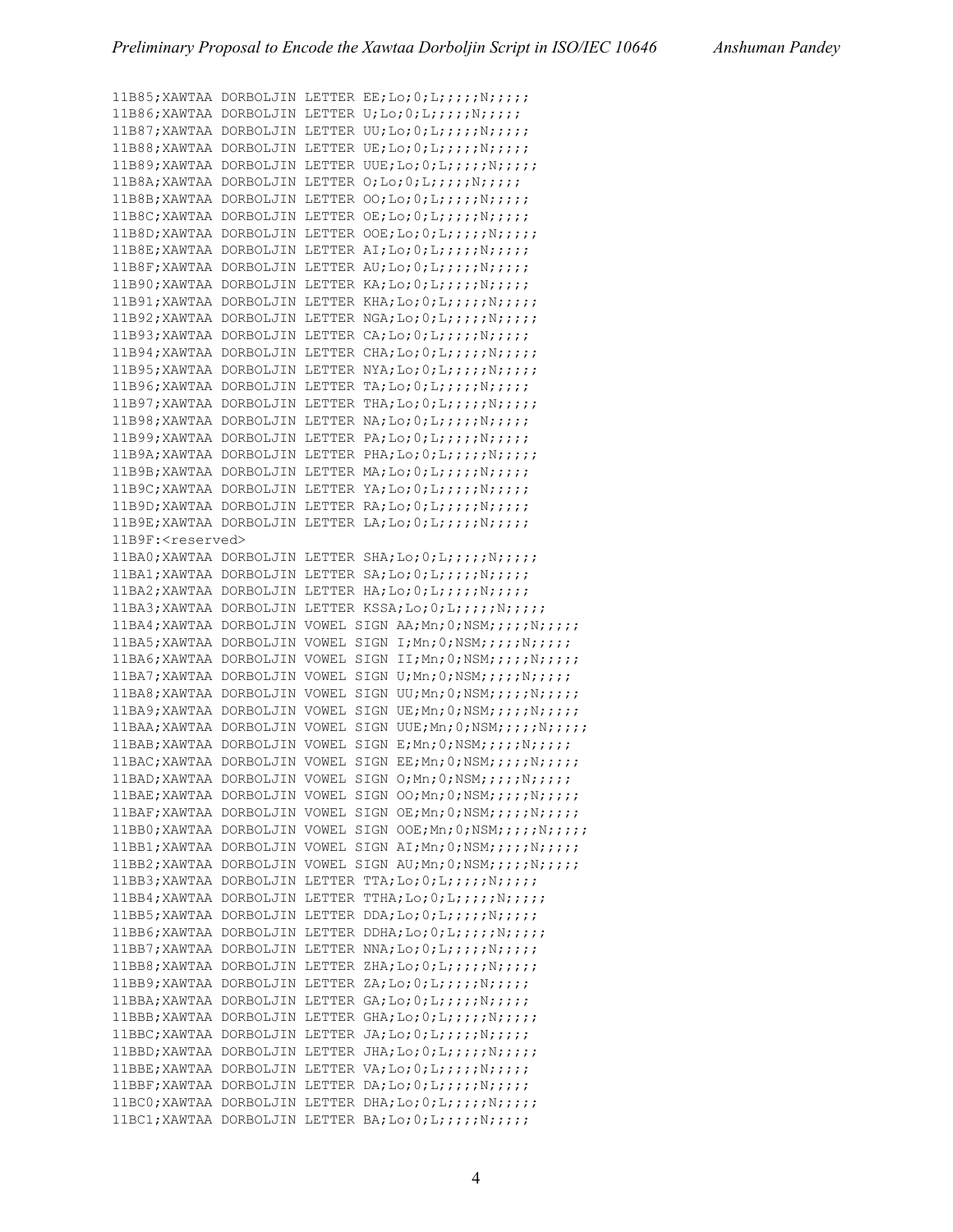```
11BC2;XAWTAA DORBOLJIN LETTER BHA;Lo;0;L;;;;;N;;;;;
11BC3; XAWTAA DORBOLJIN LETTER -A;Lo; 0;L;;;;;N;;;;;
11BC4;XAWTAA DORBOLJIN LETTER TSA;Lo;0;L;;;;;;N;;;;;
11BC5;XAWTAA DORBOLJIN LETTER TSHA;Lo;0;L;;;;;N;;;;;
11BC6;XAWTAA DORBOLJIN LETTER DZA;Lo;0;L;;;;;;N;;;;;
11BC7;XAWTAA DORBOLJIN LIGATURE KRA;Lo;0;L;;;;;N;;;;;
11BC8;XAWTAA DORBOLJIN LIGATURE KHYA;Lo;0;L;;;;;N;;;;;
11BC9;XAWTAA DORBOLJIN LIGATURE GLA;Lo;0;L;;;;;N;;;;;
11BCA;XAWTAA DORBOLJIN LIGATURE RGA;Lo;0;L;;;;;;;;;;;;
11BCB;XAWTAA DORBOLJIN LIGATURE SGA;Lo;0;L;;;;;N;;;;;
11BCC;XAWTAA DORBOLJIN LIGATURE LGA;Lo;0;L;;;;;N;;;;;
11BCD;XAWTAA DORBOLJIN ANUSVARA;Mn;0;NSM;;;;;N;;;;;
11BCE;XAWTAA DORBOLJIN NULL VOWEL;Mn;0;NSM;;;;;N;;;;;
11BCF;XAWTAA DORBOLJIN NASAL MARK;Mn;0;NSM;;;;;N;;;;;
11BD0;XAWTAA DORBOLJIN DANDA;Po;0;L;;;;;N;;;;;
11BD1;XAWTAA DORBOLJIN SYMBOL;Lo;0;L;;;;;N;;;;;
```
## **7 References**

- Corff, Oliver. Xäwtää Dörböljin, or The Mongolian Horizontal Square Alphabet for LAT<sub>E</sub>X 2<sub>ε</sub>, Release 0.4 alpha. November 5, 2001. http://www.tex.ac.uk/CTAN/languages/mongolian/mxd/
- Кара, Д. [Kara, György]. 1972. *Книги Монгольских Кочевников* [*Knigi mongolʹskikh kochevnikov*]. Moscow: 1972.
- Kapaj, Luigi. 2002. "Mongol Scripts". http://www.viahistoria.com/SilverHorde/main.html?research/ MongolScripts.html
- Pandey, Anshuman. 2010. "Preliminary Proposal to Encode the Soyombo Script in ISO/IEC 10646". ISO/IEC JTC1/SC2/WG2 N3949 L2/10-399. October 24, 2010. http://std.dkuug.dk/jtc1/sc2/ wg2/docs/n3949.pdf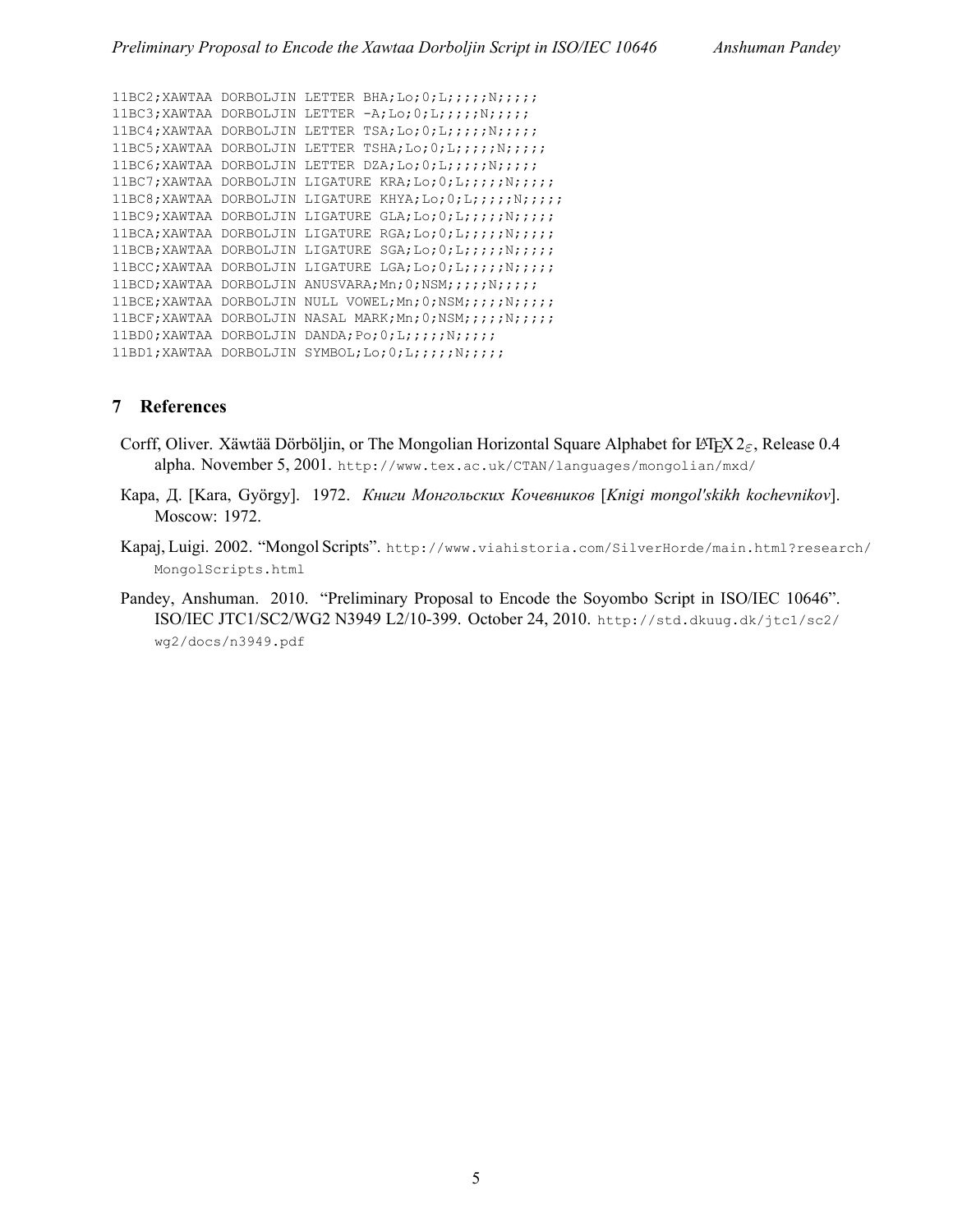

Figure 1: Proposed code chart for Xawtaa Dorbolin.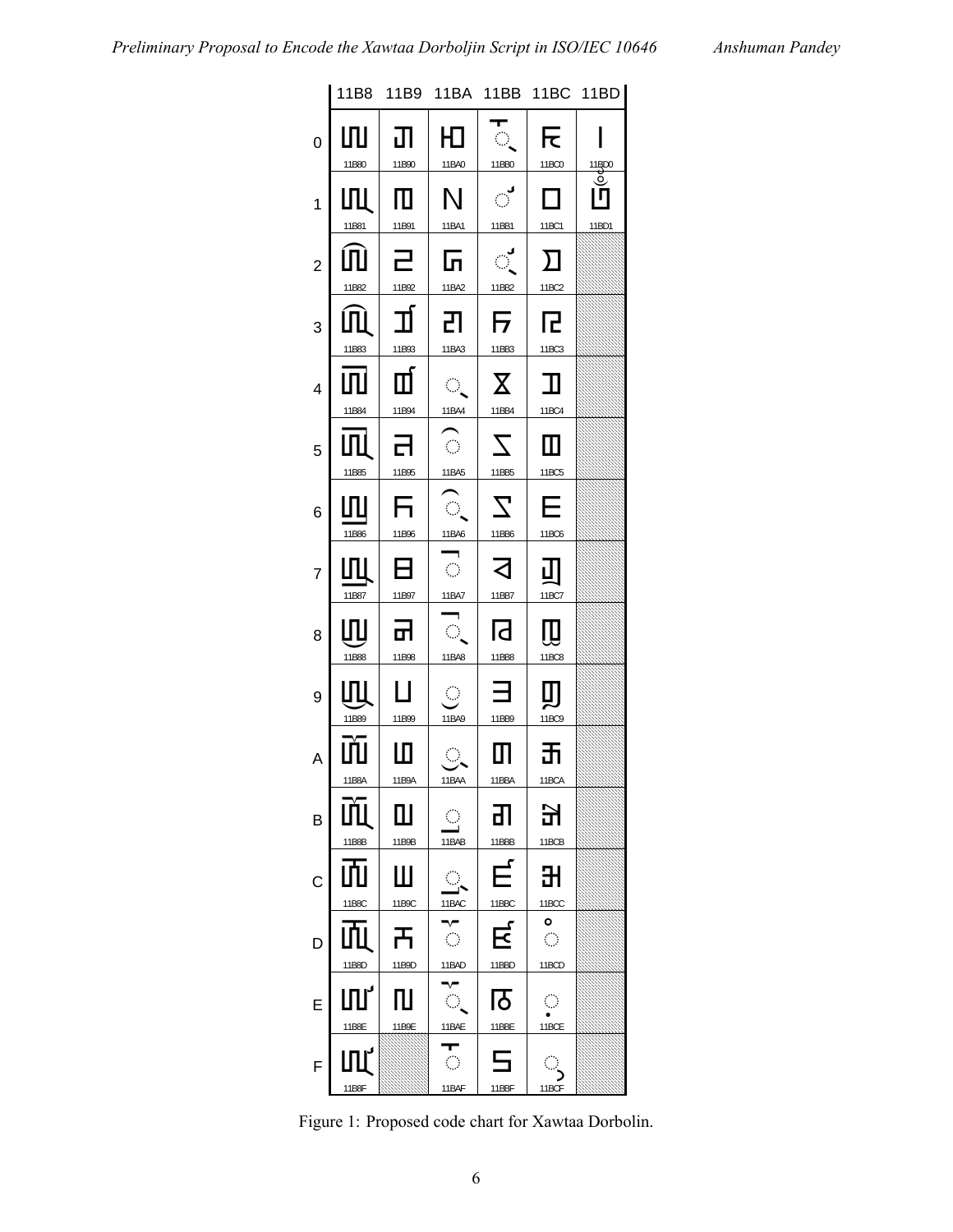## **Vowels**

11B80 XAWTAA DORBOLJIN LETTER A 11B81 XAWTAA DORBOLJIN LETTER AA 11B82 XAWTAA DORBOLJIN LETTER I 11B83 IL XAWTAA DORBOLJIN LETTER II 11B84  $\overline{III}$  XAWTAA DORBOLJIN LETTER E 11B85  $\overline{III}$  XAWTAA DORBOLJIN LETTER EE 11B86 III XAWTAA DORBOLJIN LETTER U 11B87  $\overline{M}$  XAWTAA DORBOLJIN LETTER UU 11B88 **III XAWTAA DORBOLJIN LETTER UE 11B89 UL XAWTAA DORBOLJIN LETTER UUE** 11B8A UU XAWTAA DORBOLJIN LETTER O 11B8B XAWTAA DORBOLJIN LETTER OO 11B8C XAWTAA DORBOLJIN LETTER OE 11B8D  $\overline{m}$  XAWTAA DORBOLJIN LETTER OOE 11B8E XAWTAA DORBOLJIN LETTER AI 11B8F III XAWTAA DORBOLJIN LETTER AU

### **Consonants**

11B90 XAWTAA DORBOLJIN LETTER KA 11B91 XAWTAA DORBOLJIN LETTER KHA 11B92 **2** XAWTAA DORBOLJIN LETTER NGA 11B93  $\vec{\mathbf{I}}$  XAWTAA DORBOLJIN LETTER CA 11B94  $\Box$  XAWTAA DORBOLJIN LETTER CHA 11B95 XAWTAA DORBOLJIN LETTER NYA 11B96 XAWTAA DORBOLJIN LETTER TA 11B97 XAWTAA DORBOLJIN LETTER THA 11B98 **a** XAWTAA DORBOLJIN LETTER NA 11B99 XAWTAA DORBOLJIN LETTER PA 11B9A XAWTAA DORBOLJIN LETTER PHA 11B9B XAWTAA DORBOLJIN LETTER MA 11B9C **II** XAWTAA DORBOLJIN LETTER YA 11B9D XAWTAA DORBOLJIN LETTER RA 11B9E XAWTAA DORBOLJIN LETTER LA 11B9F  $\aleph$  <reserved> 11BA0 XAWTAA DORBOLJIN LETTER SHA 11BA1 XAWTAA DORBOLJIN LETTER SA 11BA2 **G** XAWTAA DORBOLJIN LETTER HA 11BA3 XAWTAA DORBOLJIN LETTER KSSA

## **Vowel signs**

| 11BA4 | O,          | XAWTAA DORBOLJIN VOWEL SIGN AA        |
|-------|-------------|---------------------------------------|
| 11BA5 | ि           | XAWTAA DORBOLJIN VOWEL SIGN I         |
| 11BA6 | િ.          | XAWTAA DORBOLJIN VOWEL SIGN II        |
| 11BA7 | ö           | XAWTAA DORBOLJIN VOWEL SIGN U         |
| 11BA8 | ö.          | XAWTAA DORBOLJIN VOWEL SIGN UU        |
| 11BA9 | $\circ$     | XAWTAA DORBOLJIN VOWEL SIGN UE        |
| 11BAA | Q           | XAWTAA DORBOLJIN VOWEL SIGN UUE       |
| 11BAB | $\mathbf Q$ | XAWTAA DORBOLJIN VOWEL SIGN E         |
| 11BAC | Ó.          | <b>XAWTAA DORBOLJIN VOWEL SIGN EE</b> |
| 11BAD | ॅ           | XAWTAA DORBOLJIN VOWEL SIGN O         |
| 11BAF | Ò.          | XAWTAA DORBOLJIN VOWEL SIGN OO        |
| 11BAF | ॆ           | XAWTAA DORBOLJIN VOWEL SIGN OE        |
| 11BB0 | ठ           | XAWTAA DORBOLJIN VOWEL SIGN OOE       |
| 11BB1 | ്           | XAWTAA DORBOLJIN VOWEL SIGN AI        |
| 11BB2 | ്           | XAWTAA DORBOLJIN VOWEL SIGN AU        |
|       |             |                                       |

### **Consonants**

|      | XAWTAA DORBOLJIN LETTER TTA  |
|------|------------------------------|
|      | XAWTAA DORBOLJIN LETTER TTHA |
| ᅐ    | XAWTAA DORBOLJIN LETTER DDA  |
| 7    | XAWTAA DORBOLJIN LETTER DDHA |
| র    | XAWTAA DORBOLJIN LETTER NNA  |
| ति   | XAWTAA DORBOLJIN LETTER ZHA  |
| ╕    | XAWTAA DORBOLJIN LETTER ZA   |
| Ш    | XAWTAA DORBOLJIN LETTER GA   |
| ᇒ    | XAWTAA DORBOLJIN LETTER GHA  |
| ⊨    | XAWTAA DORBOLJIN LETTER JA   |
| र्दि | XAWTAA DORBOLJIN LETTER JHA  |
|      |                              |

- 11BBE XAWTAA DORBOLJIN LETTER VA
- 11BBF XAWTAA DORBOLJIN LETTER DA
- 11BC0 XAWTAA DORBOLJIN LETTER DHA
- 11BC1 XAWTAA DORBOLJIN LETTER BA
- 11BC2 XAWTAA DORBOLJIN LETTER BHA

#### **Additions for Tibetan**

- 11BC3 R XAWTAA DORBOLJIN LETTER -A
- 11BC4 XAWTAA DORBOLJIN LETTER TSA
- 11BC5  $\Box$  XAWTAA DORBOLJIN LETTER TSHA
- 11BC6 XAWTAA DORBOLJIN LETTER DZA

#### **Ligatures**

- 11BC7 J XAWTAA DORBOLJIN LIGATURE KRA
- 11BC8 XAWTAA DORBOLJIN LIGATURE KHYA
- 11BC9 XAWTAA DORBOLJIN LIGATURE GLA
- 11BCA XAWTAA DORBOLJIN LIGATURE RGA
- 11BCB XAWTAA DORBOLJIN LIGATURE SGA
- 11BCC XAWTAA DORBOLJIN LIGATURE LGA

## **Various Symbols**

- 11BCD  $\degree$  XAWTAA DORBOLJIN ANUSVARA
- 11BCE  $\degree$  XAWTAA DORBOLJIN NULL VOWEL
- 11BCF Q XAWTAA DORBOLJIN NASAL MARK

#### **Punctuation**

11BD0 XAWTAA DORBOLJIN DANDA

### **Symbols**

11BD1 XAWTAA DORBOLJIN SYMBOL

Figure 2: Proposed names list for Xawtaa Dorbolin.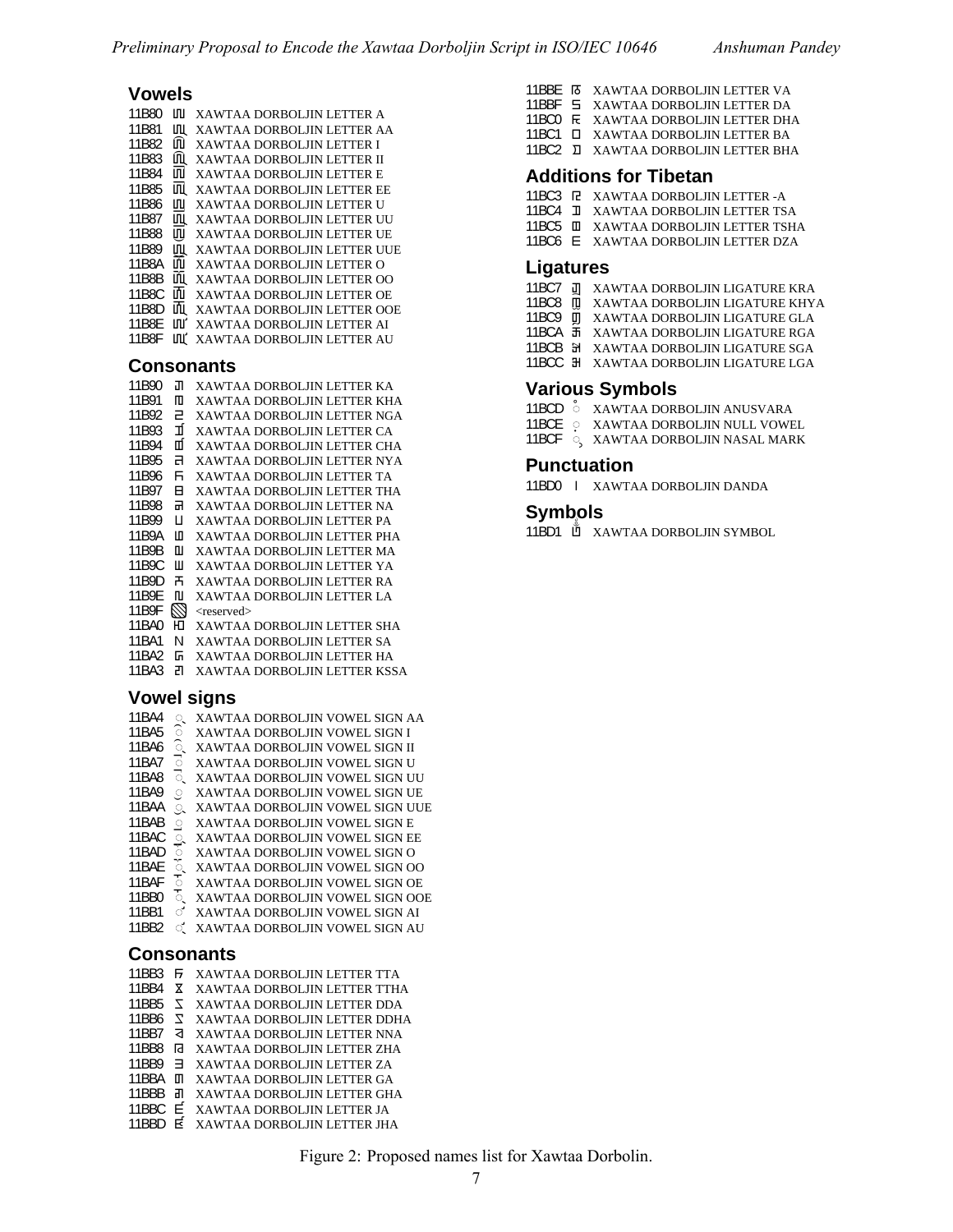$\mathcal{O}(\mathcal{O}(2\pi))$  . We

| АЛФАВИТ ГОРИЗОНТАЛЬНОГО КВАДРАТНОГО ПИСЬМА                                                                                                 |
|--------------------------------------------------------------------------------------------------------------------------------------------|
|                                                                                                                                            |
| un un án nú un un ún hú an mí nú nú ca                                                                                                     |
| $\widetilde{u}(u)$<br>$\overline{e}$<br>៊<br>$\overline{5}$ .<br>$\vec{u}$<br>$\circ$<br>ã.<br>i<br>ĩ<br>a<br>e<br>(в тиб. нет)<br>(в тиб. |
| 呵 叫叫 回<br>$\Box$                                                                                                                           |
| . g(k)<br>$\cdot$ $j(c)$<br>c(ch)<br>d(t)<br>t(th)<br>ā.<br>k(kh)<br>$\mathbf{\dot{n}}$<br>ñ<br>$\ddot{\mathbf{a}}$<br>au                  |
| нет)                                                                                                                                       |
| 11 F T<br>$N$ $\ln$ $t$                                                                                                                    |
| $\mathsf{\check{s}}$<br>$n$ . b(p) $p(ph)$<br>$v(b)$ .<br>$h$ gs $(ks)$<br>$\mathbf{1}$<br>$\mathsf{m}$<br>У<br>r<br>$\mathbf{s}$          |
|                                                                                                                                            |
| 日日 区 マ マ ス ス ス ヨ<br>("чужой" раздел:)                                                                                                      |
| $(f)$ $(fh)$ $(g)$ $(gh)$ $(h)$ $(f)$<br>$\binom{v}{z}$<br>(z)<br>$\left( \cdot \right)$<br>(g)                                            |
| 311 E E 1 T 5 F 0 0 0 1 A A N                                                                                                              |
| (d) (dh) (b) (bh) (r) (r) (l)<br>$\left( \mathbf{r} \right)$<br>(j) (jh) $(v?)$<br>(gh) •                                                  |
| из санскритского ряда отсутствует э, из тибетского - с, сп, ј                                                                              |
|                                                                                                                                            |
|                                                                                                                                            |
| $(kr)$ $(khy)$ $(?gl)$ $(rg)$ $(sg)$<br>$(lg)$ .                                                                                           |
| MJ MD M2 MF M7 MU<br>(слоги:)                                                                                                              |
| ag<br>ak<br>an<br>ab<br>ad<br>an                                                                                                           |
|                                                                                                                                            |
| IN产INN MH NN IN                                                                                                                            |
| aš<br>$a^{n}(2)$<br>al<br>ar<br>as<br>am                                                                                                   |

Figure 3: Characters of the Xawtaa Dorboljin script (from Kara 1972: 96).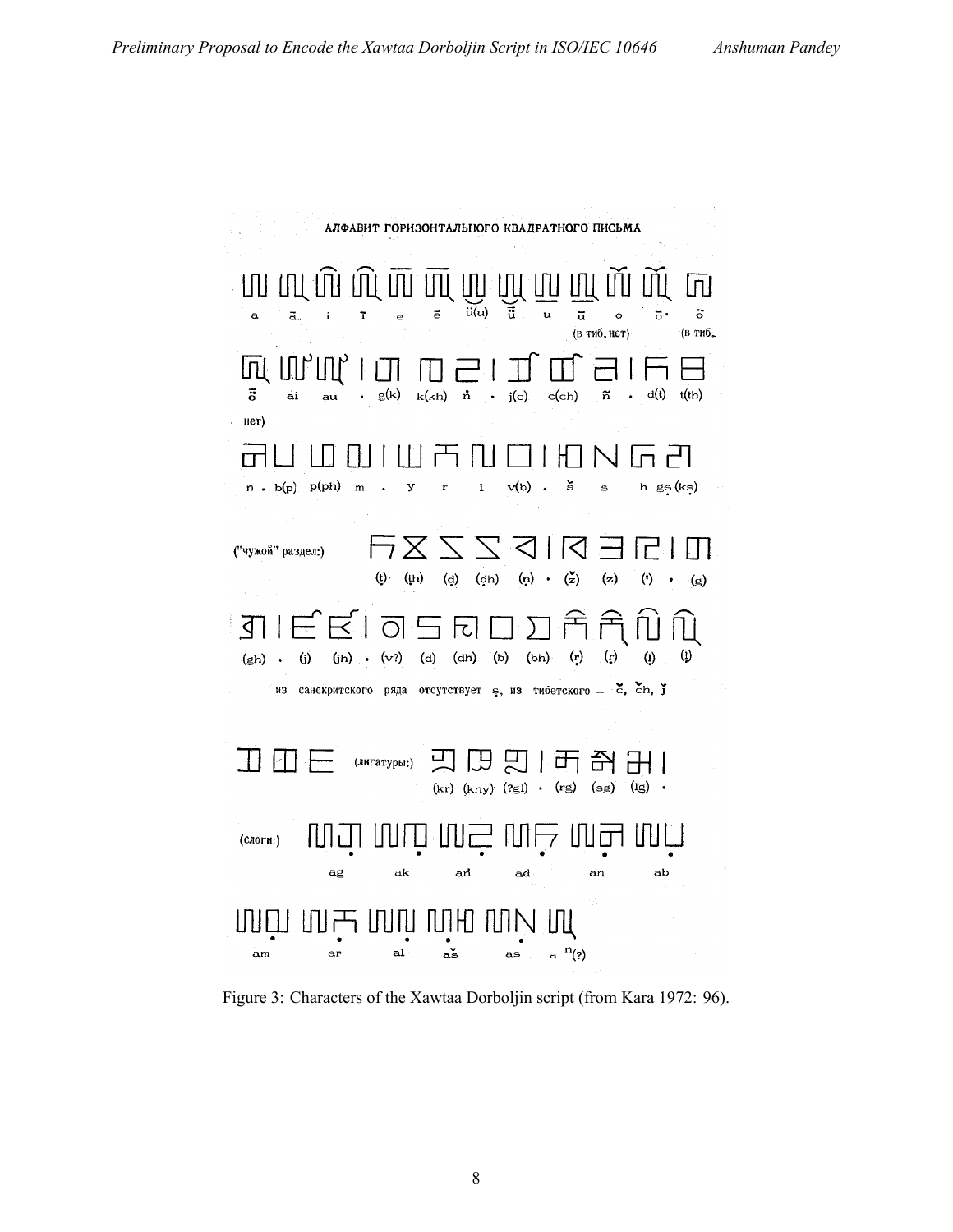

Figure 4: Characters of the Xawtaa Dorboljin script (from Kapaj 2002).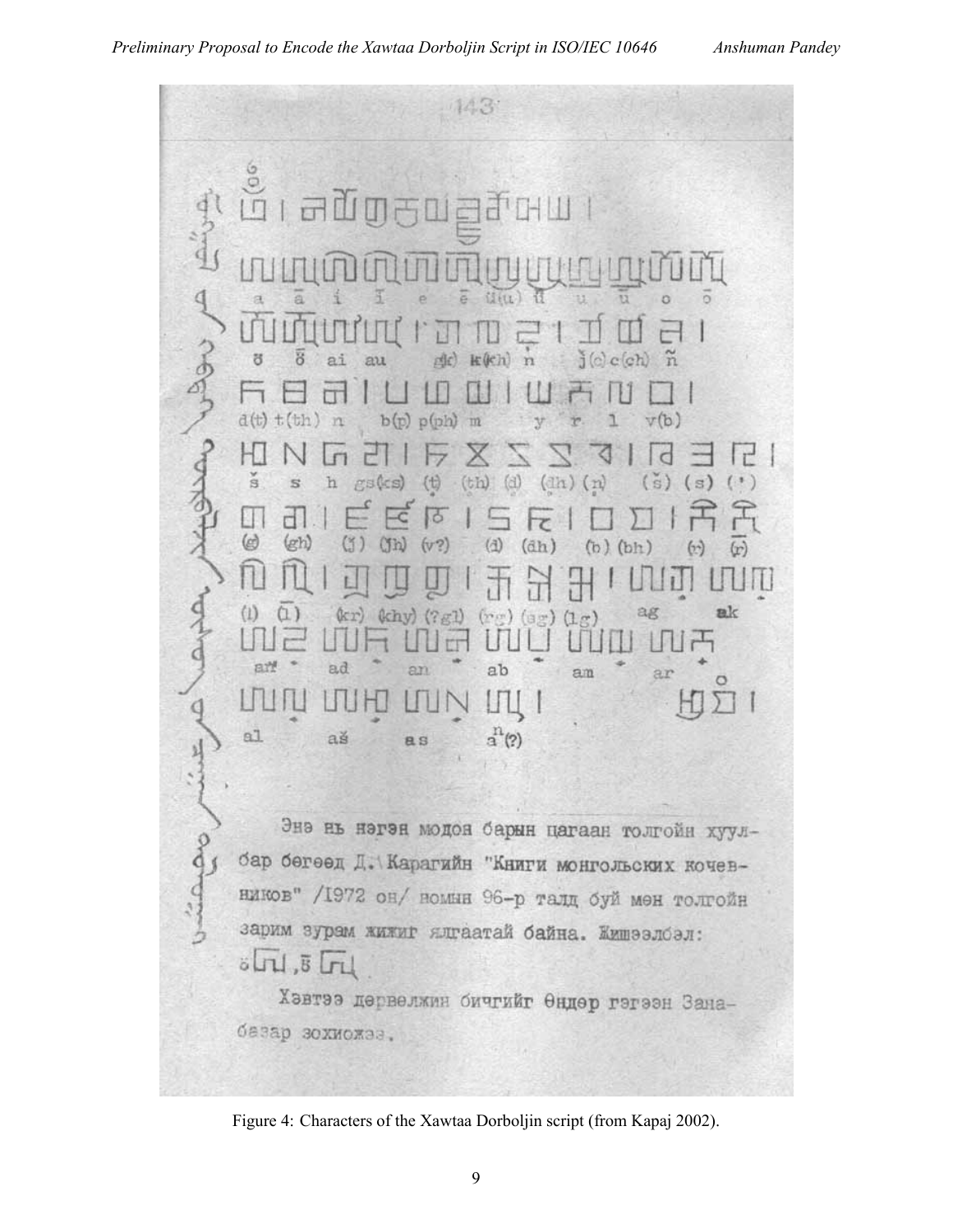|                                  | $\boldsymbol{\rm{A}}$ | $\, {\bf B}$ | $\mathbf C$ |                                  | $\mathbf A$   | $\, {\bf B}$     | $\mathbf C$  |
|----------------------------------|-----------------------|--------------|-------------|----------------------------------|---------------|------------------|--------------|
| $\mathbf{K}\mathbf{A}$           | Π                     | Ë            | ना          | <b>TSHA</b>                      | Ш             | ß                | অ            |
| KHA                              | Ш                     | 但            | 襾           | $\mathbf{D}\mathbf{Z}\mathbf{A}$ | Е             | R                | 푀            |
| GA                               | Щ                     | 冋            | 司           | VA                               | ाठ            | 冏                | 压            |
| <b>GHA</b>                       | ग                     |              |             | ZHA                              | 同             | ⊠                | 冋            |
| NGA                              | ㄹ                     | N            | 弓           | ZA                               | Ξ             | M                | ヨ            |
| CA                               | 卫                     | 吅            | 彐           | $\texttt{-A}$                    | Ŀ.            | 凹                | 尾            |
| <b>CHA</b>                       | Щ                     | Ю            | 禹           | ${\bf YA}$                       | Ш             | 3.               | Щ            |
| JA                               | Ę                     | Ш            |             | ${\bf RA}$                       | 币             | H.               | ᅐ            |
| JHA                              | Ę                     |              |             | ${\rm LA}$                       | III           | 包                | 囘            |
| <b>NYA</b>                       | Ы                     | 匞            | ान          | <b>SHA</b>                       | ЮL            | ს.               | 되            |
| <b>TA</b>                        | Б,                    | ٣            | 厄           | SA                               | N.            | $\boldsymbol{z}$ | 직            |
| THA                              | 日 -                   | Щ            | 习           | $_{\rm HA}$                      | ᇚ             | $\mathcal{R}$    | ক্           |
| DA                               | 5                     | Ц            | 丂           | QA                               |               | Е.               | 囚            |
| $\mathbf{D}\mathbf{H}\mathbf{A}$ | に                     |              |             | XA                               |               | 巴                | 圧            |
| NA                               | 品                     | छि           | ন           | ${\bf FA}$                       |               | M                | ৰ্শ্ব        |
| ${\bf PA}$                       | П                     | ٦J           | 리           | $_{\mathrm{GGA}}$                |               | б                | 内            |
| PHA LO R 리                       |                       |              |             | <b>TTA</b>                       |               | नि हि ज्ञा       |              |
| $BA$ $\Box$                      |                       |              | 日 司         | TTHA X 11 F                      |               |                  |              |
| BHA D                            |                       |              |             | <b>DDA</b>                       | $\mathcal{I}$ | $\mathfrak n$    | $\mathbf{z}$ |
| MA H N N                         |                       |              |             | DDHA $\Sigma$                    |               |                  |              |
| $TSA$ $\Box$                     |                       |              |             | <b>NNA</b>                       | ব             | ـ ۱۵             | ਕ            |

Table 1: Comparison of consonant letters of (A) Xawtaa Dorboljin, (B) Phags-pa seal script, and () Phags-pa book script.